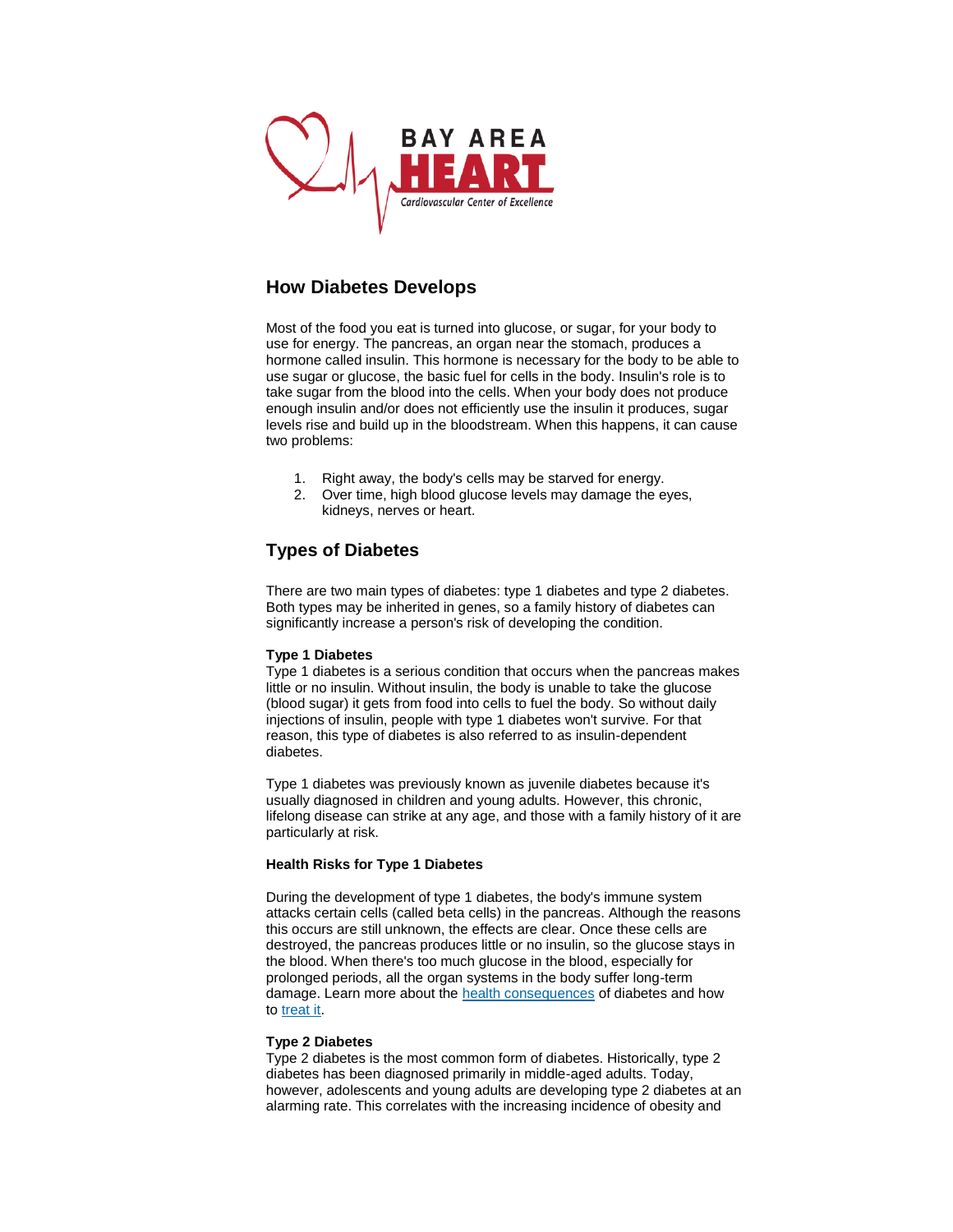physical inactivity in this population, both of which are risk factors for type 2 diabetes.

## **Why are people with diabetes at increased risk for CVD?**

Diabetes is treatable, but even when glucose levels are under control it greatly increases the risk of heart disease and stroke. That's because people with diabetes, particularly type 2 diabetes, often have the following conditions that contribute to their risk for developing cardiovascular disease.

**High blood pressure (hypertension)**

[High blood pressure](http://www.heart.org/HEARTORG/Conditions/HighBloodPressure/High-Blood-Pressure-or-Hypertension_UCM_002020_SubHomePage.jsp) has long been recognized as a major risk factor for cardiovascular disease. Studies report a positive association between hypertension and insulin resistance. When patients have both hypertension and diabetes, which is a common combination, their risk for cardiovascular disease doubles.

- **Abnormal cholesterol and high triglycerides** Patients with diabetes often have unhealthy [cholesterol](http://www.heart.org/HEARTORG/Conditions/Cholesterol/Cholesterol_UCM_001089_SubHomePage.jsp) levels including high LDL ("bad") cholesterol, low HDL ("good") cholesterol, and high triglycerides. This triad of poor lipid counts often occurs in patients with premature coronary heart disease. It is also characteristic of a lipid disorder associated with insulin resistance called atherogenic dyslipidemia, or diabetic dyslipidemia in those patients with diabetes. Learn more about cholesterol [abnormalities](http://www.heart.org/HEARTORG/Conditions/Diabetes/WhyDiabetesMatters/Cholesterol-Abnormalities-Diabetes_UCM_313868_Article.jsp) as they relate to diabetes.
- **Obesity**

Obesity is a major risk factor for cardiovascular disease and has been strongly associated with insulin resistance[.Weight loss](http://www.heart.org/HEARTORG/GettingHealthy/WeightManagement/LosingWeight/Losing-Weight_UCM_307904_Article.jsp) can improve cardiovascular risk, decrease insulin concentration and increase insulin sensitivity. Obesity and insulin resistance also have been associated with other risk factors, including high blood pressure.

### **Lack of physical activity**

Physical inactivity is another modifiable major risk factor for insulin resistance and cardiovascular disease. Exercising and losing weight can prevent or delay the onset of type 2 diabetes, reduce blood pressure and help reduce the risk for heart attack and stroke. It's likely that any type of moderate and/or vigorous intensity, aerobic [physical activity—](http://www.heart.org/HEARTORG/GettingHealthy/PhysicalActivity/Physical-Activity_UCM_001080_SubHomePage.jsp)whether sports, household work, gardening or work-related physical activity—is similarly beneficial.

 **Poorly controlled blood sugars (too high) or out of normal range**

Diabetes can cause blood sugar to rise to dangerous levels. [Medications](http://www.heart.org/HEARTORG/Conditions/Diabetes/PreventionTreatmentofDiabetes/Diabetes-Medications_UCM_313870_Article.jsp) may be needed to manage blood sugar.

**Smoking**

Smoking puts individuals, whether or not they have diabetes, at higher risk for heart disease and stroke. Learn how to [kick the](http://www.heart.org/HEARTORG/GettingHealthy/QuitSmoking/Quit-Smoking_UCM_001085_SubHomePage.jsp)  [habit.](http://www.heart.org/HEARTORG/GettingHealthy/QuitSmoking/Quit-Smoking_UCM_001085_SubHomePage.jsp)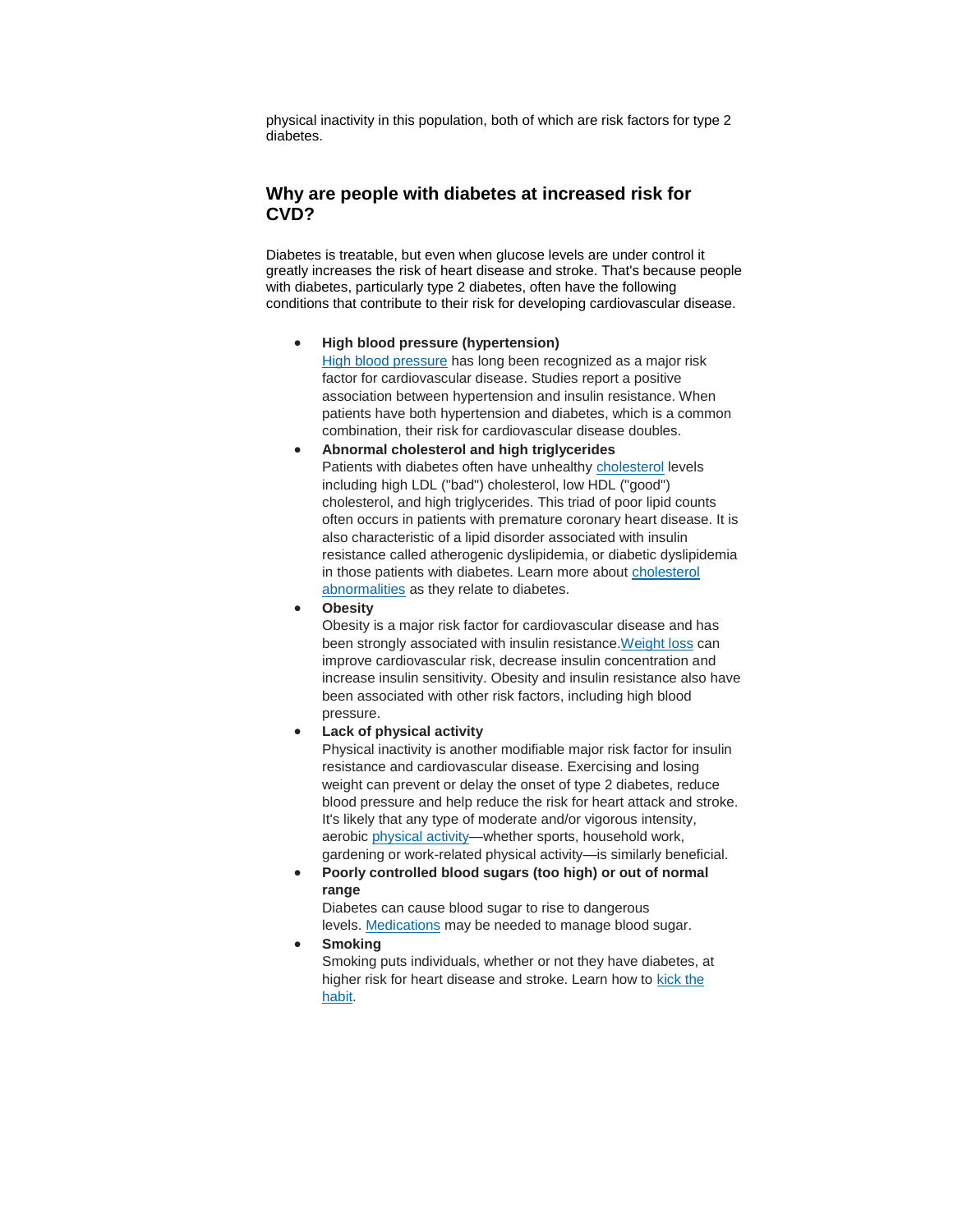## **Prevention and treatment**

### **Insulin**

There are many types of insulin on the market, all of which must be injected into the fat under the skin in order for it to reach the bloodstream. (Insulin is not available in pill form because it would be broken down during the digestive process.) Injections can be done using a:

- **Syringe:** A needle connected to a hollow tube that holds the insulin and a plunger that pushes the insulin down into and through the needle
- **Insulin pen:** A device that looks like a pen and holds insulin but has a needle for its tip
- **Insulin pump:** A small machine (worn on a belt or kept in a pocket) that holds insulin, pumps it through a small plastic tube and through a tiny needle inserted under the skin where it stays for several days

Insulin types differ by how they are made, how quickly they work, when they peak, how long they last, and how much they cost. They include:

- **Rapid-acting insulin**, which begins to work about five minutes after injection, peaks about an hour later, and continues to work for two to four hours
- **Regular or short-acting insulin**, which usually gets into the bloodstream within 30 minutes of injection, peaks two to three hours after injection, and is effective for about three to six hours
- **•** Intermediate-acting insulin, which typically gets into the bloodstream two to four hours after injection, peaks four to 12 hours later, and works for around 12 to 18 hours
- **Long-acting insulin**, which gets into the bloodstream six to ten hours after injection and remains effective for about 20 to 24 hours.

Your doctor will work with you to determine the best type and dosage to manage your diabetes and fit your lifestyle.

## **Oral Diabetes Medication**

For people with type 2 diabetes or gestational diabetes (diabetes that develops during pregnancy), pills may be prescribed as a means of regulating blood glucose levels. There are ten classes of oral diabetes medications that lower blood glucose. They can be used with insulin or in combination with one another. Your healthcare provider will prescribe the type of medication or combination of medications that you will need to lower your blood glucose levels.

The antidiabetic agent metformin is generally recommended as first-line therapy to be initiated along with lifestyle modification, especially in obese diabetic patients.

Your health care provider will tell you how and when to take pills and/or insulin, including instructions on whether to take them with food.

## **Healthy Living Tips**